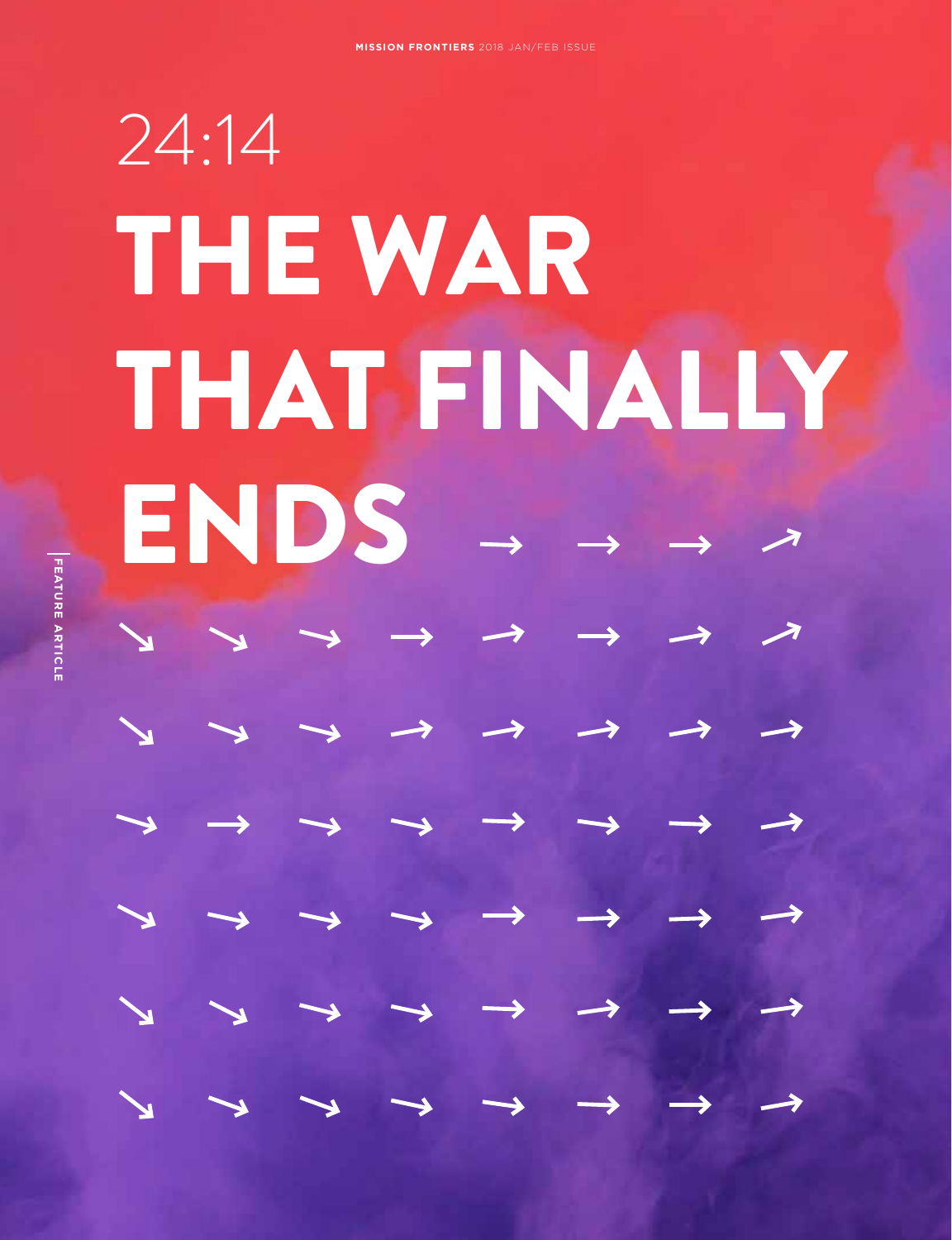

| BY STEVE SMITH AND STAN PARKS | <b>2414NOW.NET</b> |
|-------------------------------|--------------------|
|                               |                    |

Steve Smith and Stan Parks are co-facilitators of the global 2414 Coalition to start Church Planting Movement engagements in every unreached people group and place by 2025.

Steve Smith (Th.D.) was part of a church planting movement in Asia. He is the author of *T4T: A Discipleship Re-Revolution* with Ying Kai and *Hastening* and *Rebirth* in the "No Place Left" saga. SteveSmithBooks.com.

Stan Parks (Ph.D.) is a trainer and coach for a wide variety of CPMs around the world. As part of the Ethne leadership team he is helping various Ephesus teams seeking to start cascading CPMs in large UPG clusters. Contact: stan@beyond.org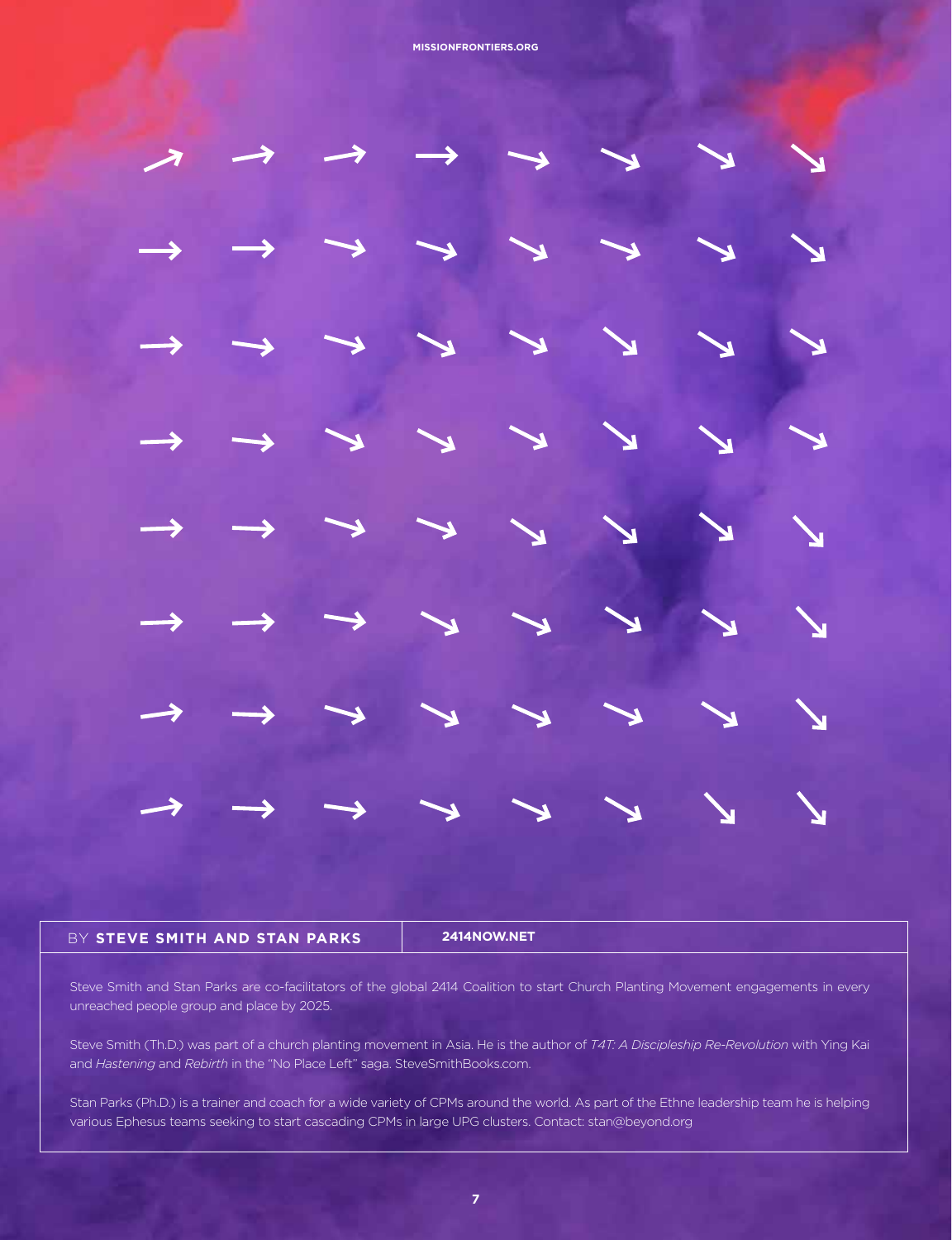**A RENEWED WAR HAS BEEN** quietly waged for the last 30+ years. At first, it began as a quiet insurgence by a few "freedom fighters" unwilling to see billions of people live and die with no access to the gospel. Radicals, not accepting that so many lived in bondage to the "ruler of this world," laid down their lives to see Jesus set the prisoners free.

This insurgence has spread more rapidly and more broadly than the Arab Spring. It has enacted more lasting change than the fall of the Iron Curtain. Initial sparks have grown into a global firestorm. Millions of spiritual troops have arisen in this battle: **to date, 49 million new disciples from within the harvest**; prisoners of the devil in the past, steadfast proclaimers of Jesus today.

They advance the banner of Christ against demonic strongholds and despite human opposition. Their chief "weapons" are the love of God and the gospel of Jesus. Their struggle is not against humans but against the spiritual forces of evil (Eph. 6:12). They lay down their lives for Jesus, while forgiving and blessing their persecutors. They thrill at the salvation of multitudes in unreached areas, yet during dry spells and frequent suffering, they rejoice that their own names are written in heaven (Lk. 10:20).

Most are not "professional" fighters; they work regular jobs but wage spiritual war day and night. Some take jobs that pay less to have more time to serve their King. Some volunteer for dangerous missions to rescue the lost. All have a heart to share freely with those who enter their kingdom communities. This groundswell overwhelms every major obstacle to the King of Kings, by the power of the cross. Laying down all to follow the call to finish what Jesus began spreads and fuels the mission (Rev. 12:11).

This is no return to the horrific Crusades of earthly battles waged falsely in the name of Jesus. This kingdom is invisible, as Jesus declared:

*"My kingdom is not of this world. If my kingdom were of this world, my servants would have been fighting, that I might not be delivered over to the Jews. But my kingdom is not from the world." (Jn. 18:36, ESV)*

This is a battle for the souls of people. These soldiers have fought the restraints of institutional religion to obey the commands of Scripture. They have endured not only attacks by demonic powers, but also friendly fire from church leaders who have misunderstood their desire to live as authentic disciples of the King.

These soldiers have chosen to believe that disciples, churches, leaders and movements can **multiply as movements** of the Spirit, just as they did in the early church. They have chosen to believe that the commands of Christ still carry the same authority and Spiritempowerment as 2000 years ago.

Church-Planting Movements (CPMs) are spreading again today just as they did in the book of Acts and at various times in history (see the Addison article). They are not a new phenomenon but an old one. They are a return to basic biblical discipleship that all disciples of Jesus can emulate as 1) followers of Jesus and 2) fishers for people (Mk. 1:17) (see the article by Snodgrass). On every continent, where it was once said, "A CPM can't happen here," movements are spreading (see articles by Garrison, Tasse, Walker, Yehezkiel, Marcelin, and Wood).

Biblical principles are being applied in practical, reproducible models in a variety of cultural contexts. God's servants are winning the lost, making disciples, forming healthy churches and developing godly leaders, in ways that can multiply generation after generation and begin to radically transform their communities.

**These movements are the only way we have found historically for the kingdom of God to grow faster than the population** (see Long's article). Without them, even good ministry efforts result in *losing* ground.

The tide of this renewed effort is surging forward with unstoppable force. This insurgence is no passing fad. With 20+ years of reproducing churches, the number of CPMs has multiplied from a mere handful in the 1990s to 609+ as of October 2017, with more being reported each month. Each movement's advance has been won with great endurance and sacrifice.

This mission—to take the gospel of the kingdom to every unreached and under-reached people and place—comes with real casualties of persecution. This is a struggle to the end to see the name of Jesus prevail in every place, so He is worshipped by all peoples. This mission costs everything, and it is worth it! *He* is worth it.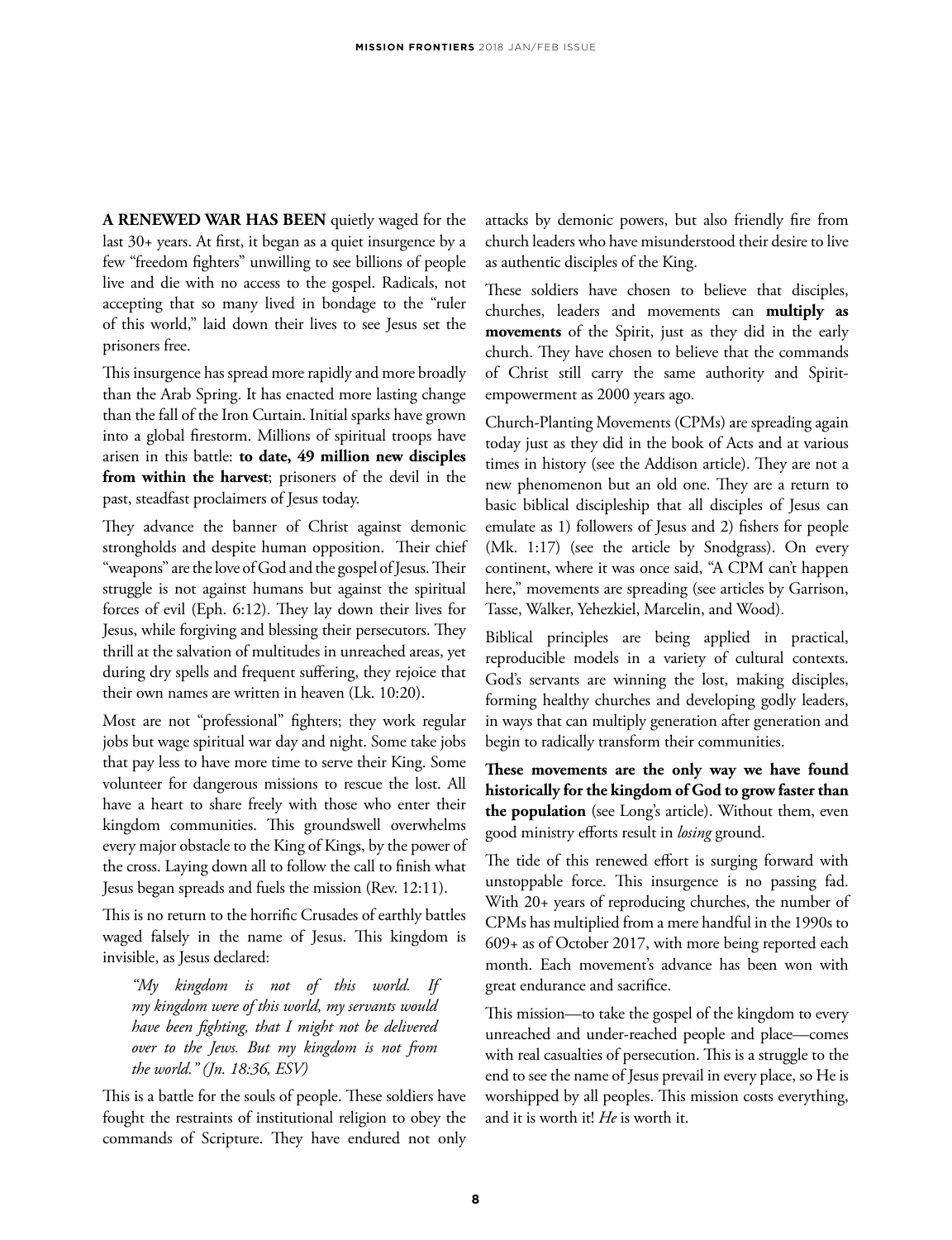**"THESE MOVEMENTS ARE THE ONLY WAY WE HAVE FOUND HISTORICALLY FOR THE KINGDOM OF GOD TO GROW FASTER THAN THE POPULATION. WITHOUT THEM, EVEN GOOD MINISTRY EFFORTS RESULT IN LOSING GROUND."**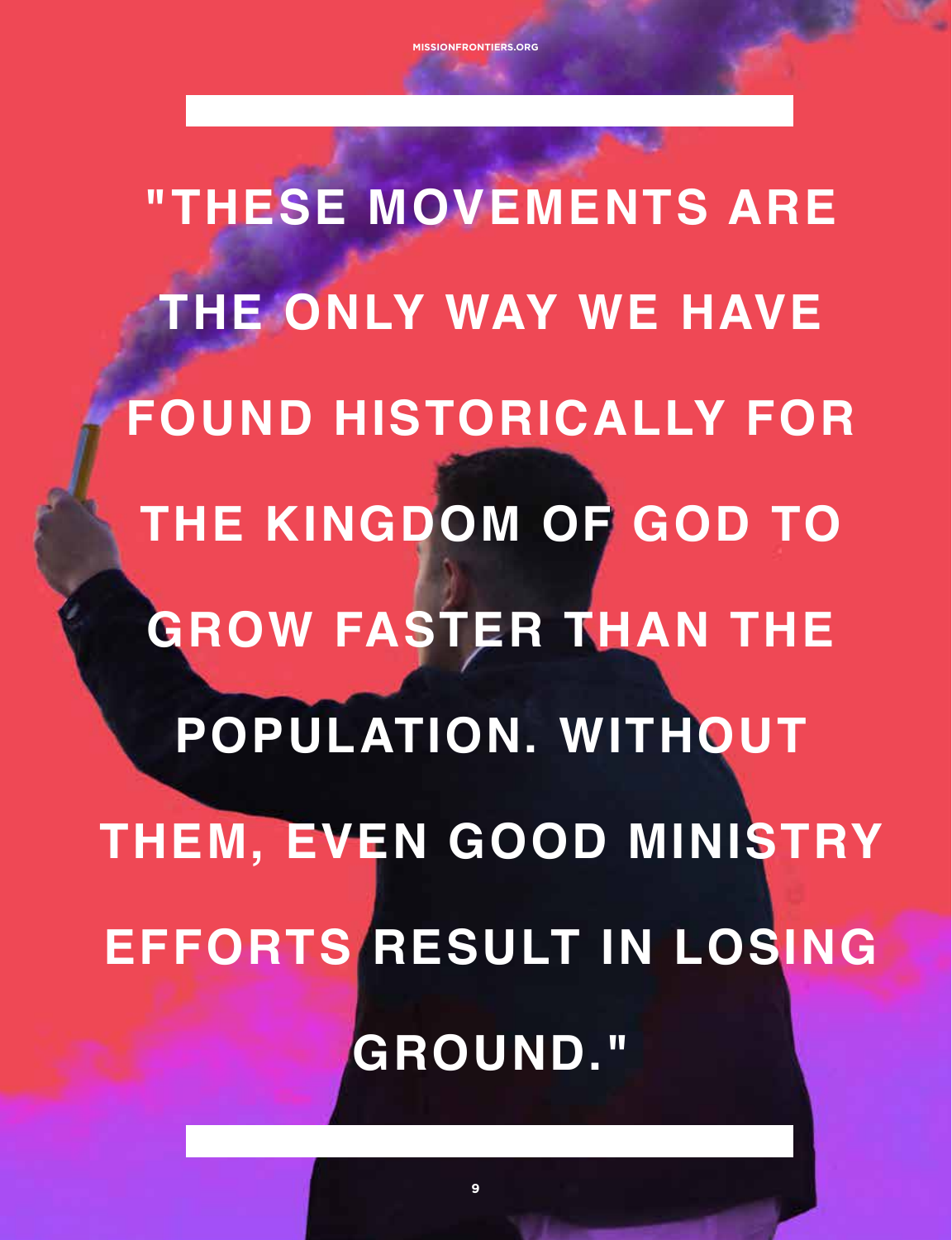"24:14 IS A NETWORK OF THE WORLD'S CPMS AND CPM ORGANIZATIONS COLL ABORATING WITH URGENCY, AND CALLING THE GLOBAL CHURCH TO JOIN IN SIMILAR EFFORTS."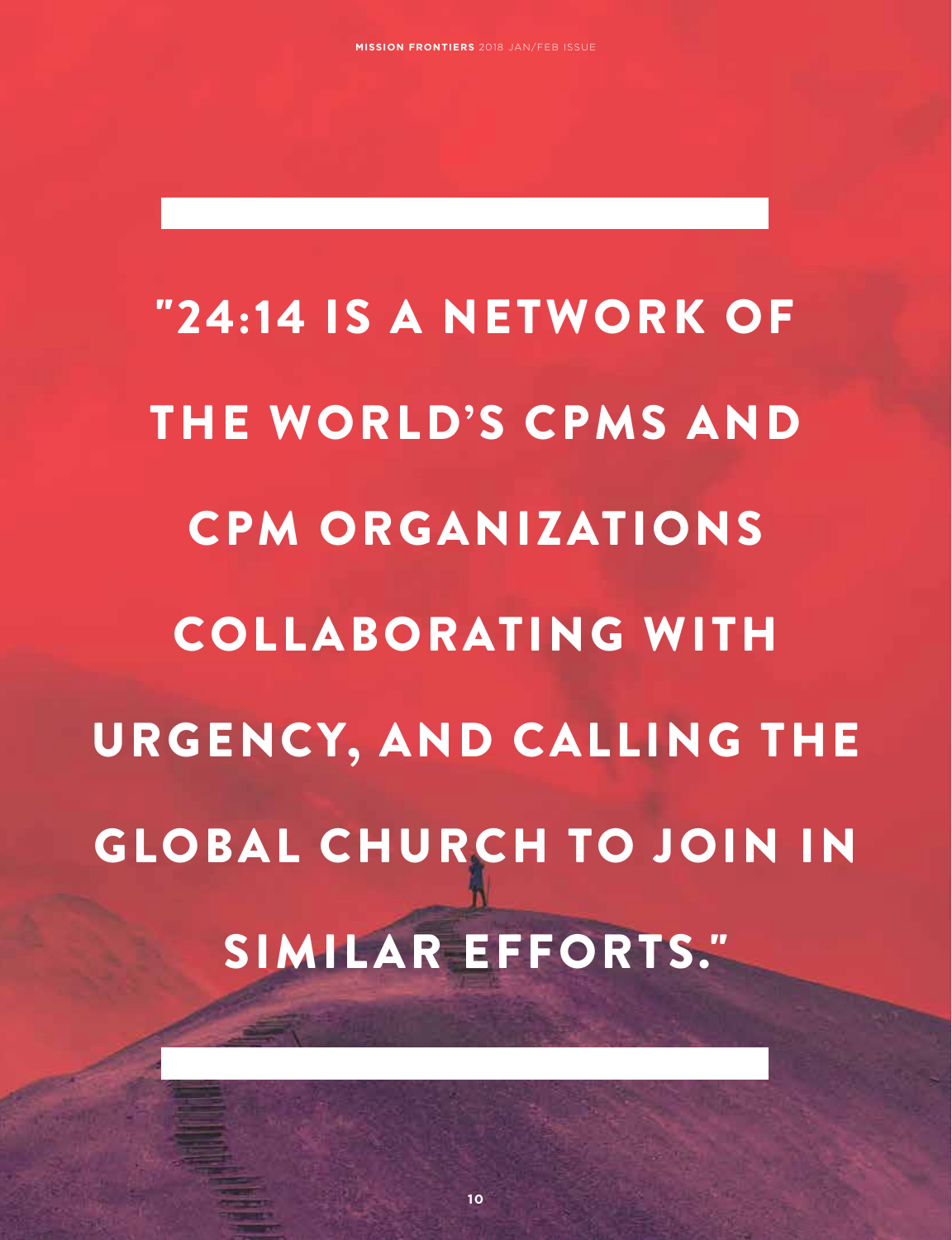After almost three decades of resurgence of movements in modern times, a global coalition has arisen, not by boardroom brainstorming, but by leaders within and alongside movements banding together to fulfill one overarching objective:

*And this good news of the King's reign will be heralded throughout the whole world as a testimony to all peoples, and then the end will come. (Mt. 24:14, author's translation)*

As God draws multitudes of new believers from every tongue, tribe, people and nation into His kingdom, we yearn: "Come, Lord Jesus!" (Rv. 22:20). We cry out:

Your kingdom come! (movements)

No place left! (fully reaching all)

Finishing what others have started! (honoring those before us)

Through prayer, we as a coalition felt God gave us a deadline to increase urgency: **We aim to engage every unreached people and place with an effective kingdom movement (CPM) strategy by December 31, 2025.** 

We have subordinated organizational and denominational brands to greater kingdom collaboration to accomplish this mission. We call our open-membership, volunteer army by the verse that inspires us: **24:14**.

We are not a Western-centric initiative. We are composed of house church movements from South Asia, Muslimbackground movements from the 10/40 window, mission sending agencies, church planting networks in postmodern regions, established churches and many more (see diverse testimonies in this edition). We are a coalition of CPM practitioners not waiting for a plan from executive leadership (though many executives are on board). We are inspired by a call for a wartime mentality (see Dubois article on the web at www.missionfrontiers.org) to sacrifice alongside brothers and sisters, to see the gospel proclaimed throughout the world as a witness to all peoples.

Is this revolution any different than hundreds of other plans that have arisen over the centuries? Is this plan really able to finish the Great Commission? Dr. Keith Parks has spent a lifetime in cross-cultural mission service starting in 1948. He was a presenter at Lausanne 1974 and as IMB President initiated their engagement of UPGs in the early 1980's. Dr. Bill O'Brien was co-chair of Singapore 1989 which birthed the AD2000 network. You can see in their article that they feel this **24:14** coalition is fundamentally different. It builds on previous faithful efforts (e.g. AD2000, Finishing the Task, etc.); this 24:14 vision could well be the culmination of these historical and current efforts by helping engagements fully reach their targets.

According to Dr. Parks, the biggest difference is that **24:14** came not at the impetus of mission executives but came from the grassroots of the movements themselves. **24:14** is a network of the world's CPMs and CPM organizations collaborating with urgency, and calling the global church to join in similar efforts. That's why it feels like the end may be in sight.

There *will* be a final generation. It will be characterized by the global spread of the kingdom, and will advance in the face of global opposition (see Ho and Arlund article). Our generation feels strangely like the one Jesus described in Matthew 24.

This edition of *Mission Frontiers* is **a call to action.**<sup>1</sup>

**24:14** consists of movement leaders and people/ organizations/churches across the world committed to three things:

- 1. **REACH the UNREACHED:** In line with Matthew 24:14, bringing the gospel of the kingdom to **every unreached people and place.**
- 2. **THROUGH CPMs:** Fully reaching them through biblical **kingdom movements** of multiplying disciples, churches, leaders and movements.
- 3. **WITH URGENCY BY 2025:** Doing so with a **wartime urgency** by the end of **2025** in the power of the Spirit, no matter what it costs us.

We are in a war, though most believers seem to live as if in peace. As long as God's people slumber, the enemy wreaks havoc in communities, churches, relationships and personal discipleship. Priorities, time and focus remain dissipated. No D-Day objective looms. No great mission prevails, so sacrifice remains minimal or non-existent. Yet were the whole church to wake up to a wartime mindset, the gates of hell would quake (Mt 16:18)!

The 49 million (and growing) grassroots troops who have come to faith in these CPMs are spreading the good news globally. As stories of God's breakthroughs trickle into churches around the world, reinforcements arise to go out into the battlefields. The slumbering giant of the global church needs to wake up (see Wells and Mickan article). But this giant must not awaken with a peacetime mindset. **This is no business model for comfortable church growth; this is war.**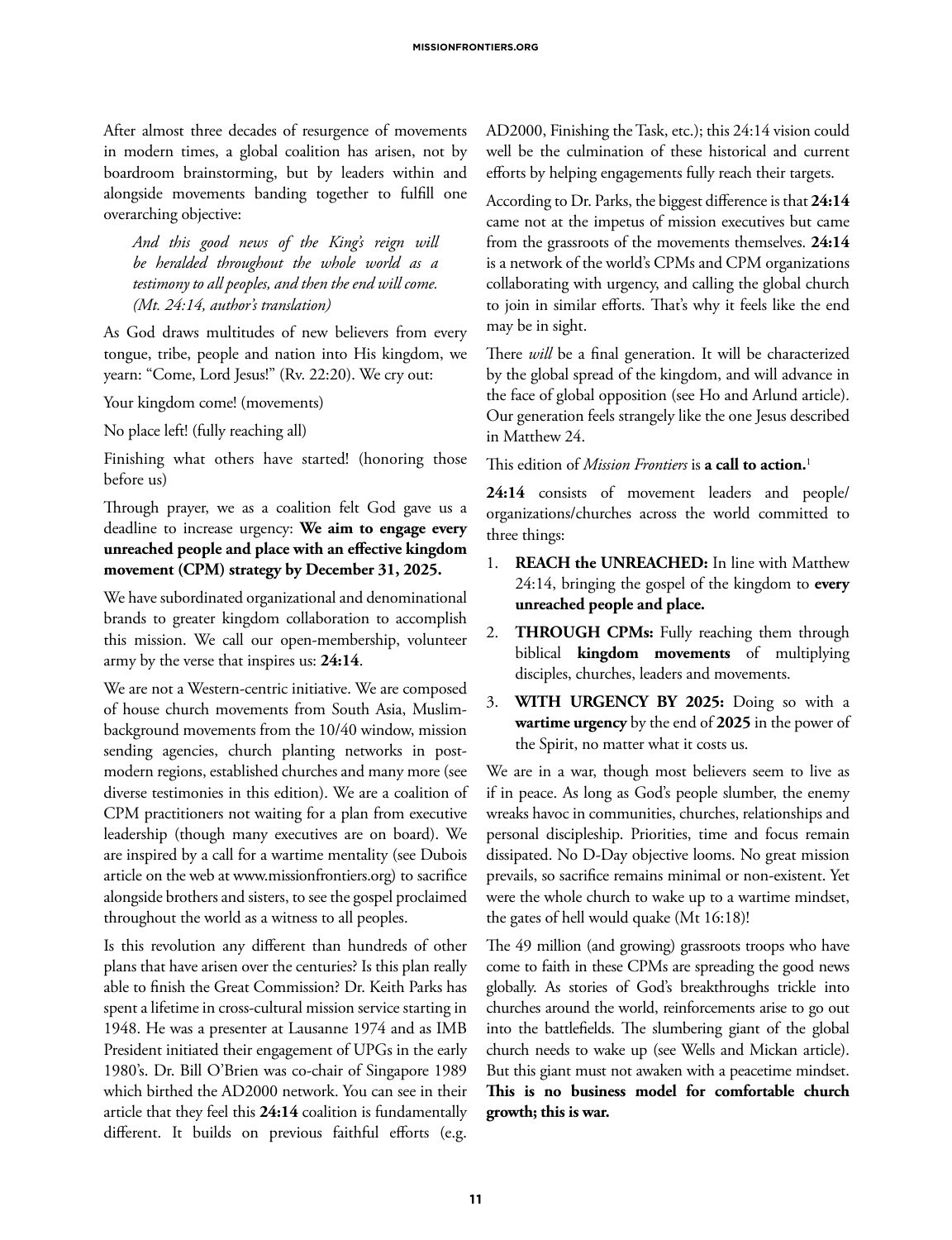

The most effective troops to start new movements are leaders from existing movements. As a global church we need to prioritize prayer, personnel and funds to support existing CPMs in sending out messengers to unengaged areas to start new CPMs. (See articles by V. John, Larson, Kumar, Harold and Dubois.)

Of the 8,800+ unreached people groups and places, we estimate that about 2,500 of them are already effectively engaged with CPM strategies. That leaves 6,300 still needing purposeful CPM initiatives. But we need to look more closely than the macro-level of a major people group or city. A people group of one million must be subdivided into smaller districts in which movements must emerge. Globally, that may be as many as 130,000 geographical and ethnolinguistic segments of the world needing movements. As you read this, global researchers are compiling sensitive data from CPM practitioners to identify which population segments have movements and which still need them.

Which brings us to you. God is calling *you* to join this volunteer army. What could happen if the global church arose with a sacrificial eight-year push to engage every unreached place with a movement of God?

We invite you to be a part of the revolution. See 2414now.net to learn more, watch inspiring videos and find on-ramps to join this wartime effort (see "How to Get Involved").

Are you unsure how to start multiplying disciples at home and abroad? If you are willing to pay the price in preparation and service, we can put you in contact with a CPM team near you. They can coach you to spread the kingdom in your locale or in a distant location.

The **24:14** army is lean and focused. Our organizing team is a skeleton crew that can use volunteers. The budget needs for **24:14** global initiatives and coordinating efforts is minimal compared with the immense task.<sup>2</sup> Our prayer coordination is emerging but needs a fervent global prayer push. Country, zone and district **24:14** volunteer stewards are needed to help coordinate CPM efforts; vacancies abound.

2025 is not the end. It is just the beginning of the end. We need CPM teams in every one of these 130,000 segments sacrificially committed to the war effort of spreading God's kingdom through movements. Once a team is in place (between now and 2025) the fight has just begun to evangelize the lost and multiply disciples and churches to see a kingdom transformation of those communities.

We can see an end to a 2,000 year spiritual war. The enemy's defeat is in sight. "No place left for Jesus to be named" is on the horizon (Rm. 15:23). God is asking us to pay the price and deeply sacrifice to be the generation that fulfills Matthew 24:14. *Are you in?*

<sup>&</sup>lt;sup>1</sup> To get a better context for this edition, we invite you to read "The Beginning of the End?" The Launch of 24:14, in the Sept-Oct 2017 edition. To understand our place in the Genesis 1 to Revelation 22 storyline, we invite you to read "The Storyline of History" in the Nov-Dec 2017 edition of *MF*.

<sup>2</sup> Most 24:14 efforts are not supported by outside funds. Outside funding for CPM catalyzation, and support comes via individuals, churches and organizations. Yet there are some central funding needs. **See www.2414now.net/give** for more information on supporting 24:14 global efforts.